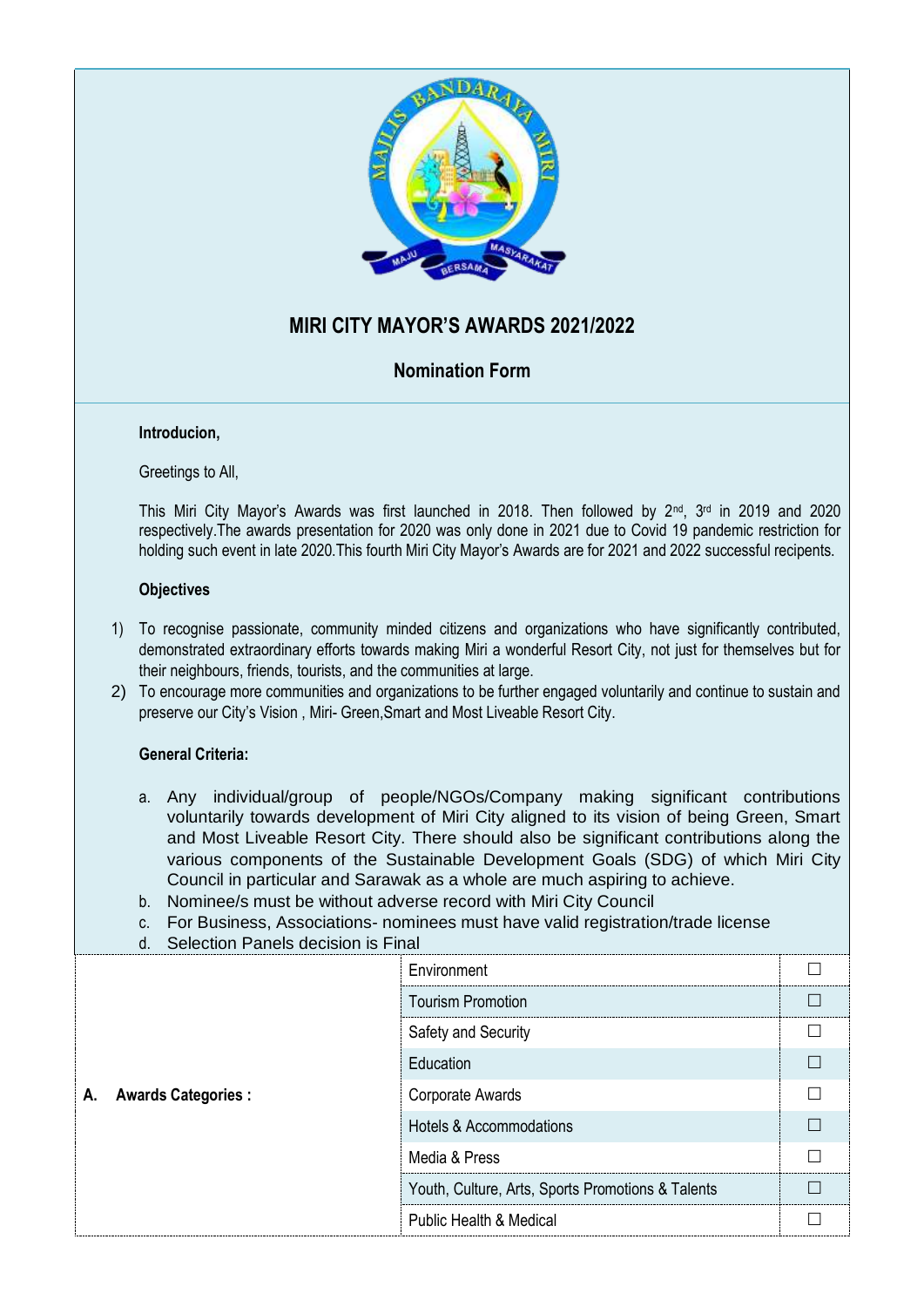|                                     | Welfare                                                                                                | $\Box$       |
|-------------------------------------|--------------------------------------------------------------------------------------------------------|--------------|
|                                     | Mayor's Special Awards                                                                                 | $\perp$      |
|                                     | Self-Nomination                                                                                        | $\Box$       |
|                                     | <b>Third Party Nomination</b>                                                                          |              |
| <b>Types of Nomination:</b><br>В.   | By invitation/recommendation                                                                           | $\mathsf{L}$ |
|                                     |                                                                                                        |              |
| <b>Nominee Information:</b><br>C.   | Individual or Group of People including Organization, Associations,<br>NGOs, Companies and Corporation |              |
| Title:                              |                                                                                                        |              |
| Full Name:                          |                                                                                                        |              |
| Email Address:                      |                                                                                                        |              |
| <b>Residential Address:</b>         |                                                                                                        |              |
| Phone Number:                       |                                                                                                        |              |
| Organization:                       |                                                                                                        |              |
| Organization Address:               |                                                                                                        |              |
| Organization Phone Number:          |                                                                                                        |              |
| Organization Fax Number:            |                                                                                                        |              |
|                                     |                                                                                                        |              |
| <b>Nominator Information:</b><br>D. | Nominators must provide their own details                                                              |              |
| Title:                              |                                                                                                        |              |
| Full Name:                          |                                                                                                        |              |
| <b>Residential Address:</b>         |                                                                                                        |              |
| Email Address:                      |                                                                                                        |              |
| Phone Number:                       |                                                                                                        |              |
| Organization (if applicable) :      |                                                                                                        |              |
|                                     |                                                                                                        |              |

## **E. Nominee's Outstanding Contribution :**

Nominee or nominator's to state or provide comprehensive outline on how the nominee's has / have contributed to development and action to support the mission, vision and values of Miri City.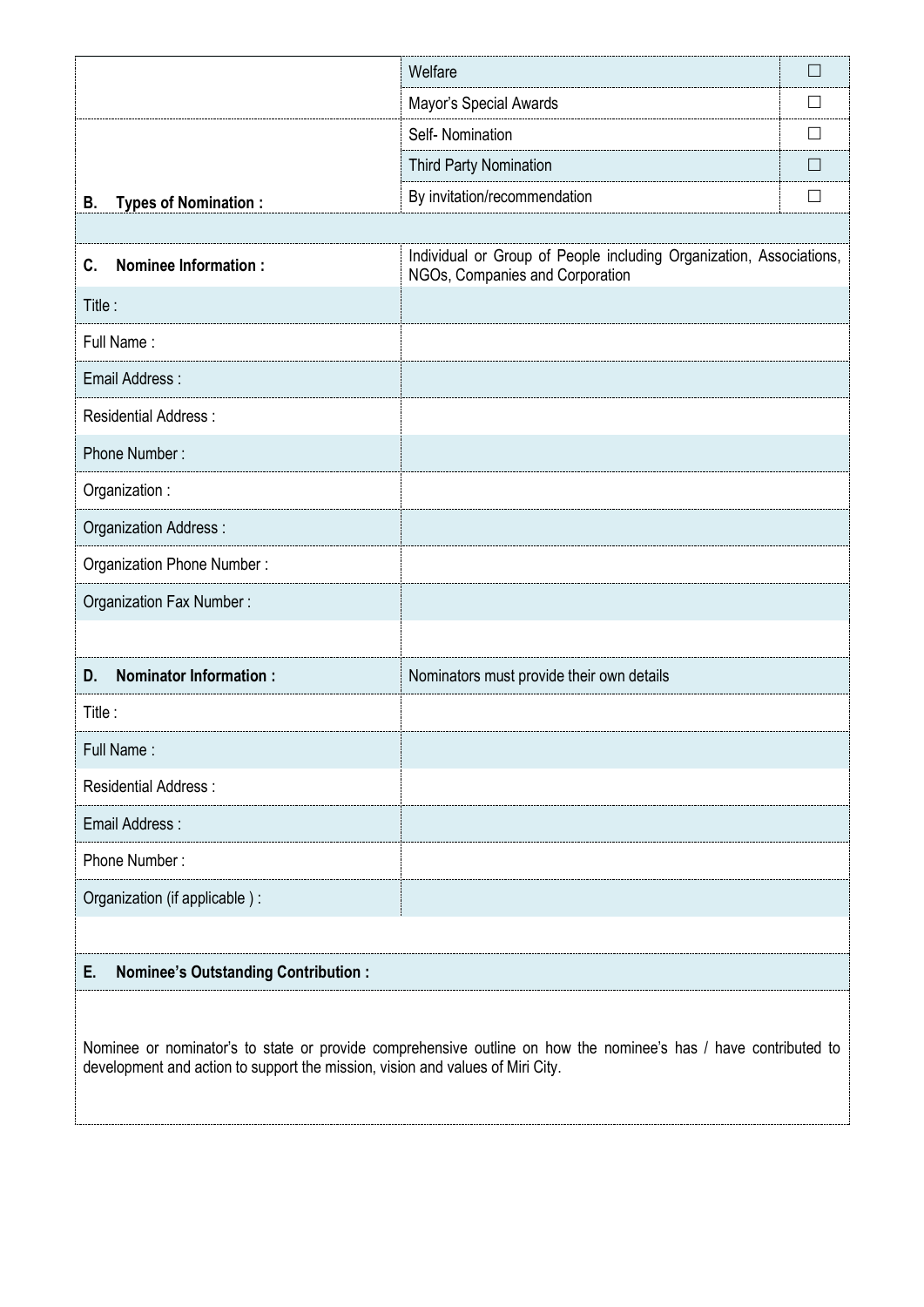| Declarations:<br>F.                                                                                                                          | $\mathsf{I}$ (                   | hereby declare that I am personally<br>acquainted with the Nominee and am aware of his/her role within the Miri City<br>Council in the Category that I recommended.                  |  |
|----------------------------------------------------------------------------------------------------------------------------------------------|----------------------------------|--------------------------------------------------------------------------------------------------------------------------------------------------------------------------------------|--|
|                                                                                                                                              | nomination will be disqualified. | I declare that all information provided in this nomination is true and correct. I am aware<br>that should any of the information provided be inaccurate or misrepresented, then this |  |
|                                                                                                                                              | Signature:                       | $\overline{(}$                                                                                                                                                                       |  |
|                                                                                                                                              | Date:                            | $\overline{\phantom{a}}$                                                                                                                                                             |  |
|                                                                                                                                              |                                  |                                                                                                                                                                                      |  |
| Selection Committee decision is final. No further correspondence or appeal will be entertained.                                              |                                  |                                                                                                                                                                                      |  |
| Nomination Form should be completed and submitted with all supporting documents on or before June 30th.<br>2022(Thursday) at 5.00 p.m. noon. |                                  |                                                                                                                                                                                      |  |
| Submission can be made via                                                                                                                   | Email                            | mbm@miricouncil.gov.my or shamberieli92@gmail.com                                                                                                                                    |  |
|                                                                                                                                              | <b>Walk in</b>                   | Public Relation Section, Level 5, Miri City Hall Jalan Bandaraya,<br>Marina Bay, Miri, Sarawak.                                                                                      |  |